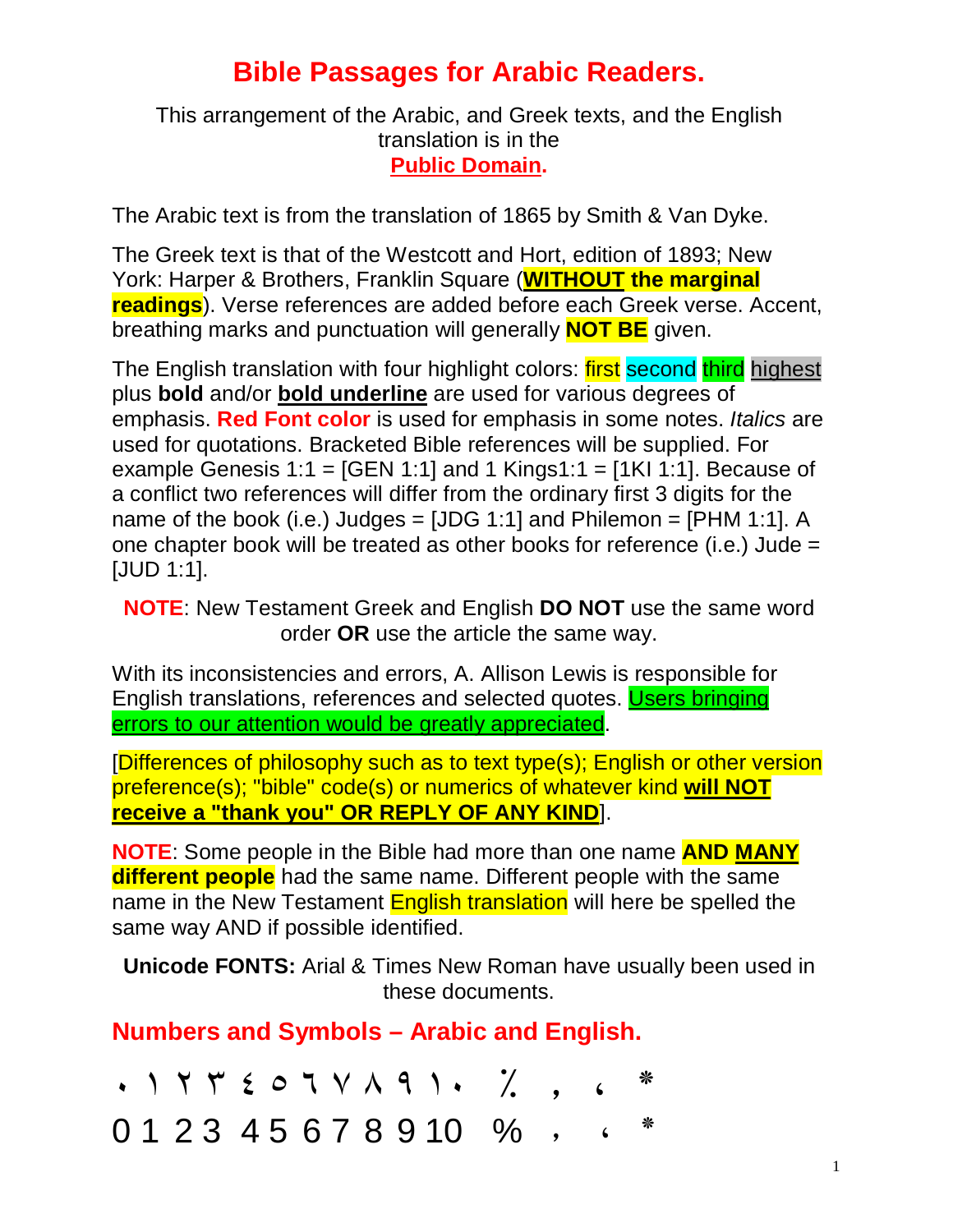یُوحَنَّ ا / 1:1-14 John 1:1-14

ْبَ دْءِ كَ انَ \ل ْكَلِمَ سَهُ وَ \ل ْكَلِمَ سَهُ كَ سانَ عِنْ حدَ \الله ً وَكَ انَ \ل ْكَلِمَ سَهُ \الله ً َ يُوحَنَّ ا 1:1 **JOH 1:1** Εν αρχη ην ο Λογος και ο Λογος ην προς τον Θεον και Θεος ην ο Λογος. **In the beginning** [before creation] **was the Word and the Word was with God and the Word was God** [(**NOTE**: **DO NOT** use the English usage to determine the koine Greek use of the article **OR** word order. ) 1JO 2:22, 23; HEB 1:8; 3:4].

هَـذَا كَـبانَ فِــى \ل ْبَـدْ ءِ عِنْـدَ \لله ۗ ِیُوحَنَّـا 1:2

**JOH 1:2** ουτος ην εν αρχη προς τον Θεον

**This One** [Jesus Christ] **was in the beginning with God**.

لُّ شَـيْ ءِ برِــهِ كَــانَ ۚ وَ بِرِغَيْـر ِهِ لَــمْ يَكُــنْ ۚ شَــيْ ءٌ مَرِمَّــا كَــانَ يُوحَثَــا 1:3

**JOH 1:3** παντα δι αυτου εγενετο και χωρις αυτου εγενετο ουδε εν ο γεγονεν. **All things through Him were made** [EPH 3:9; GEN 1:1, 26; PSA 33:6-9; 19:1-3] **and without Him was not one thing made which has been made.**

فِیِ کِانَ تِ كَانَ الْحَیَ اهُ وَ الْحَیَاةُ كَانَتِ ْ نُورِ َ النَّ اسِ یُوحَنَّا 1:4

**JOH 1:4** εν αυτω ζωη ην και η ζωη ην το φως των ανθρωπων.

**In Him was life and the life was the Light of men.**

و َ لنُّ ورُ یُضِ. يء ُ فِ ي \لظُّل ْمَ ة ِ و َ\لظُّل ْمَ ة ُ ل َ مْ تُدْرِ كْ ھُیُوحَنَّ ا 1:5

**JOH 1:5** Και το φως εν τη σκοτια φαινει και η σκοτια αυτο ου κατελαβεν.

## **And the Light shines in the darkness and the darkness did not**

**receive it** [see JOH 1:10. Just as the blind man cannot see the light of the Sun].

كَ انَ إِنْس.َ انٌ م ُرْسَ لٌ م ِ نَ \ َّ ِ \سْ م ُھُ یُوحَنَّ ایُوحَنَّ <sup>ا</sup> 1:6

**JOH 1:6** Εγενετο ανθρωπος απεσταλμενος παρα Θεου ονομα αυτω Ιωαννης. There was a man sent from God; his name was John.

ھَ ذَا جَ اءَ ل ِلشَّ ھَادَةِ ل ِیَشْ ھَدَ ل ِلنُّ ورِ ل ِكَ يْ یُ ؤْ مِنَ \ل ْكُ ل ُّ یُوحَنَّ <sup>ا</sup> 1:7 بِو.َاسِ طَتِھِ

**JOH 1:7** Ουτος ηλθεν εις μαρτυριαν ινα μαρτυρηση περι του φωτος ινα παντες πιστευσωσιν δι αυτου.

**This one came to be a witness** [JOH 1:7; 8; 15; 19; 32; 34 - See also MAL 3:1; MAT 17:9-14], **in order that he might witness about the Light, in order that all might believe through Him**. لَ مْ یَكُ مِنْ ۖ هُــو َ \لنُّ ور َ بَ لْ لِیَشْ هِدَ لِلنُّ ور ِ یُوحَنَّ ا 1:8

**JOH 1:8** ουκ ην εκεινος το φως αλλ ινα μαρτυρηση περι του φωτος. He was not that Light but in order that he might witness about the Light.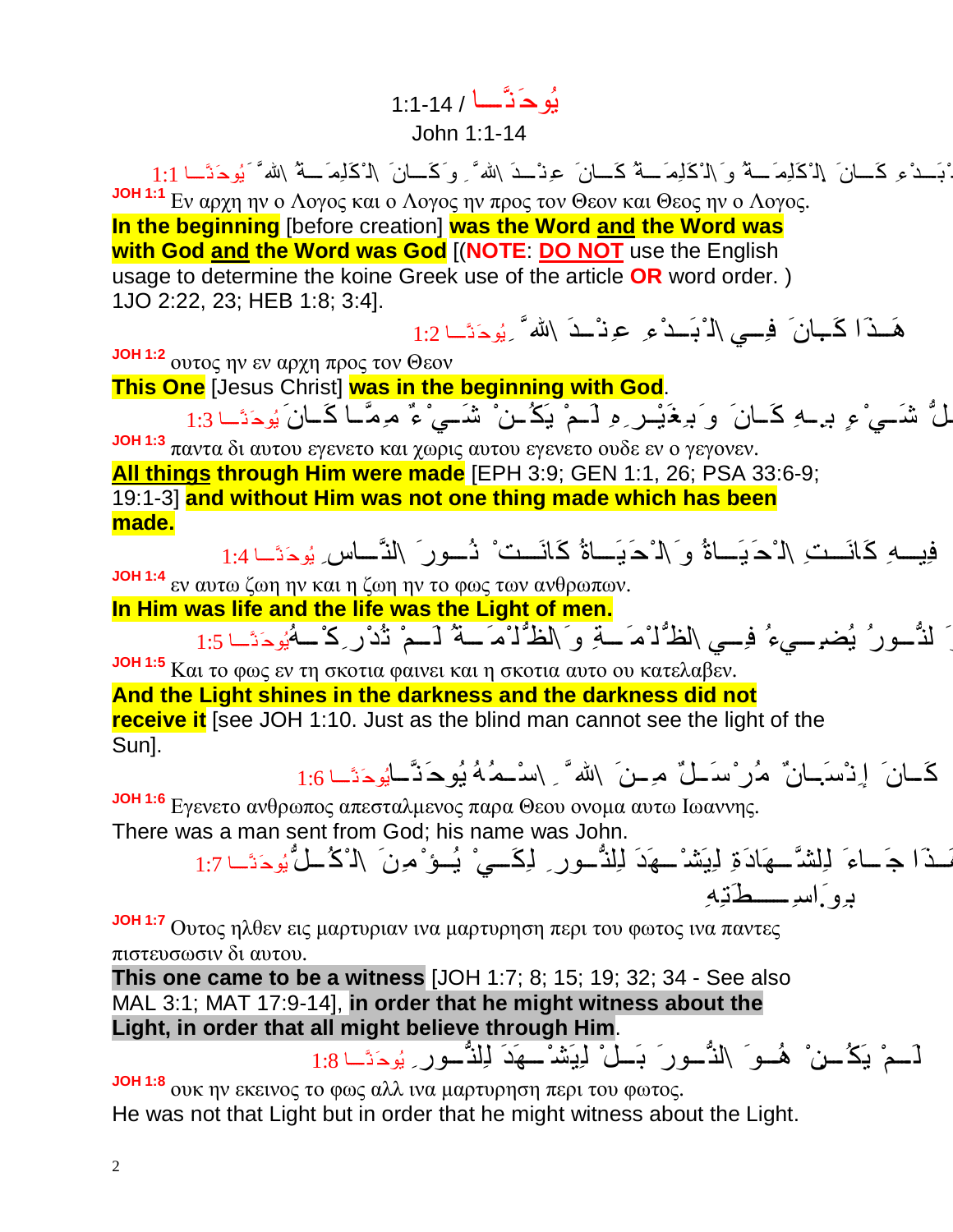ُّ \ل َّ ذِي یُنِ یرُ ك ُ لَّ إِنْسَ انٍ آتِی اً إِلَ ىیُوحَنَّ ا 1:9 كَ انَ \لنُّ ورُ \ل ْحَقِیقِ ي ل ْعَ. الَمِ \

**JOH 1:9** ην το φως το αληθινον ο φωτιζει παντα ανθρωπον ερχομενον εις τον κοσμον.

**He** [Jesus] **was the true Light Who lights all men** [JOH 8:12, **a light to ALL - not just to the Jews**; see also JOH 1:4, 5; 3:19-21; 2CO 4:3, 4; ROM 1:19-25] **coming into the world.**

نَ ۖ فِسِي \ل ْعَ بِالَمِ ۖ وَ كُ حوِّنَ ۖ \ل ْعَ الْمُ بِرِحِهِ وَ لَــمْ يَعْرِ فِ ْــهُ \ل ْعَــالَمُ يُوحَنَــا 1:10 **JOH 1:10** εν τω κοσμω ην και ο κοσμος δι αυτου εγενετο και ο κοσμος αυτον ουκ εγνω.

**And He** [Jesus] **was in the world, and the world through Him was made, and the world knew Him not** [see JOH 1:5]**.**

إِلَـــي خَـامِسَّـــتِهِ جَـــاءَ ۖ وَ خَـاصرَّـــتُهُ لَـــمْ تَقْبُلُّـــهُيُوحَتَــا 1:11

**JOH 1:11** εις τα ιδια ηλθεν και οι ιδιοι αυτον ου παρελαβον He came to His own, and His own received Him not.

َمَّــا كُــلُّ \لَّ ــذِینَ قَبِرلُ ــوهُ فَأَعْطَــاهُمْ سُــلْاطَاناً أَنْ یَصبِــیرُوایُوحَنَّــا 1:12 أَوْلاَدَ \لله ً .ِ أَي ِ \ل ْمُؤْ مِنُ وِنَ بِهِ اسْـــمِهِ

**JOH 1:12** οσοι δε ελαβον αυτον εδωκεν αυτοις εξουσιαν τεκνα θεου γενεσθαι τοις πιστευουσιν εις το ονομα αυτου

But those who received Him He gave to them authority to become children of  $God - to those believing in His name$ 

ِينَ وُلِ دُوا لَيْسَ مِ ـنْ دَمٍ و َلاَ مِ ـنْ مَشْـِ يئَةِ جَسَـدٍ و َلاَ مِ ـنْ يُوحَنَّـا 1:13 مَ تَشْرِ بِيئَةٍ رَ جُ لِّ رِ بَلْ مِ بِنَ  $\langle$  الله ً ِ

**JOH 1:13** οι ουκ εξ αιματων ουδε εκ θεληματος σαρκος ουδε εκ θεληματος ανδρος αλλ εκ θεου εγεννηθησαν

**who not by blood, nor by the will of flesh, nor by the will of man, but they were born by God** [Not by physical birth, nor by ones own will or by the will of others <u>BUT</u> by God. ROM 9:15, 16].

لَامَ لَّهُ صَدَّـارَ ۖ جَسَـداً ۚ وَ حَمَـلٌّ بَيْنَنَـا وَ رَأَيْنَـا مَجْـدَهُ مَجْـداً كَمَـايُوحَتَــا 1:14 لِو َحِیدِ مِینَ \لآبِ مَمْلُ وءاً نبِعْمَ بهً و َحَقّاً

**JOH 1:14** και ο λογος σαρξ εγενετο και εσκηνωσεν εν ημιν και εθεασαμεθα την δοξαν αυτου δοξαν ως μονογενους παρα πατρος πληρης χαριτος και αληθειας **And the Word became flesh** and lived among us, and we beheld His glory as from the Only Begotten by the Father, full of grace and truth.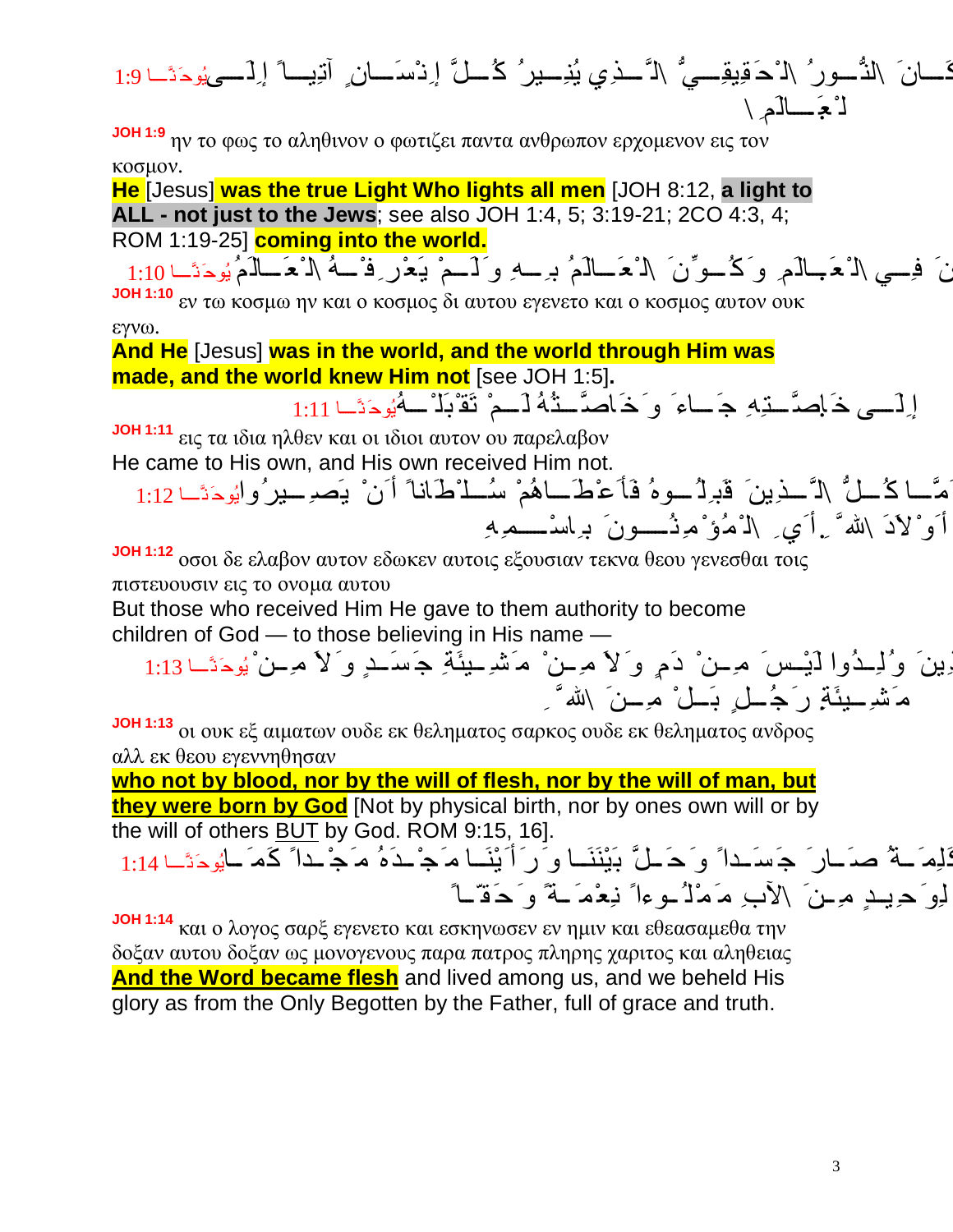یُوحَنَّ ا / 36 3:1-21, John 3:1-21, 36 ینَ \سْ م ُھُ ن ِیقُودِیمُ وسُ یُوحَنَّ ا 3:1 ِّ یسِ ی ِّ كَ انَ إِنْسَ انٌ م ِ نَ \ل ْفَر رَئ.ِی سٌ ل ِلْیَھُ ودِ

**JOH 3:1** ην δε ανθρωπος εκ των φαρισαιων νικοδημος ονομα αυτω αρχων των ιουδαιων

Now there was a man of the Pharisees, a ruler of the Jews; his name was Nicodemus.

ھَ ذَا جَ اءَ إِلَ ى ی َسُ وعَ ل َیْ لاً و َقَ الَ ل َی َ ھُا: م ُ« عَ لِّ مُ نَعْ لَ مُ أَنَّ كَیُوحَنَّ <sup>ا</sup> 3:2 م اً لأَنْ ل َیْ سَ أَحَ دٌ ی َقْ د ِرُ أَنْ ی َعْ مَ لَ ھَ ذِهِ قَ د ْ أَتَیْ تَ م ِ نَ \ َّ ِ م ُعَ لِّ لآی َ اتِ ال َّتِ .«ي أَنْ تَ تَعْ مَ لُ إِنْ ل َ مْ ی َكُ نِ \ َّ ُ م َعَ ھُ\

**JOH 3:2** ουτος ηλθεν προς αυτον νυκτος και ειπεν αυτω ραββι οιδαμεν οτι απο θεου εληλυθας διδασκαλος ουδεις γαρ δυναται ταυτα τα σημεια ποιειν α συ ποιεις εαν μη η ο θεος μετ αυτου

He came to Him by night and said to Him, *Rabbi* [Teacher], *we know that You are a teacher sent from God. For no one is able to do these signs which You are doing unless God be with him*.

ع \ُل :ْ ح« َ قَّ أَقُ ولُ ل َ ك:َ إِنْ كَ انَ أَحَ دٌ لاَیُوحَنَّ <sup>ا</sup> 3:3 َّ فَقَ الَ ی َل ْسُح َ قو یُولَ دُ م ِ ن.ْ«فَ و ْقُ لاَ ی َقْ د ِرُ أَنْ ی َ رَى م َ لَكُ وتَ \ َّ ِ

**JOH 3:3** απεκριθη ιησους και ειπεν αυτω αμην αμην λεγω σοι εαν μη τις γεννηθη ανωθεν ου δυναται ιδειν την βασιλειαν του θεου

Jesus answered and said to him, *Most assuredly, I say to you, Except one should be born again* [*from above* **does not fit the context** – **see JOH 3:4**. **The phrase** *born again* **simply means born of the Spirit**. **Verse 5 explains verse 3**] *he is not able to SEE the Kingdom of God* [JOH 18:36; LUK 16:16; 18:17 f.].

قَالَ لَــهُ نِیقُودِیمُ كَوْسُوفُ: «یُمْكِرَ مِنُ \لإِ نْسَـانَ أَنْ یُولَــدَیُوحَنَّـا 3:4 شَــثِخٌ؟ أَلَهُمَلَّــهُ يَةْ لِدِرُ أَنْ يَــدْخُلَ بَطْ ٰـنَ أُ مِّــهِ ثَانِيَــةً وَيُولَــدَ؟

**JOH 3:4** λεγει προς αυτον ο νικοδημος πως δυναται ανθρωπος γεννηθηναι γερων ων μη δυναται εις την κοιλιαν της μητρος αυτου δευτερον εισελθειν και γεννηθηναι

**Nicodemus says to Him,** *How is a man able to be born being old? HE IS NOT ABLE TO ENTER HIS MOTHER'S WOMB A SECOND TIME AND TO BE BORN!*

أَجَ ابِلاْ يَجَسُوْقَ لِلْأَ: هِرَ فُّ أَ قُسُولُ لَسْكَ : إِنْ ۚ كَانَ ۚ أَحَسَتْ لاَ يُولَـدُيُوحَتَــا 3:5 َ \لَامَ ـاءِ وَ السرُّوحِ لاَ يَقْ دِرُ أَنْ يَـدْخُلَ مَـٰلَكُ ـوتَ \لله ً ِ

**JOH 3:5** απεκριθη ο ιησους αμην αμην λεγω σοι εαν μη τις γεννηθη εξ υδατος και πνευματος ου δυναται εισελθειν εις την βασιλειαν του θεου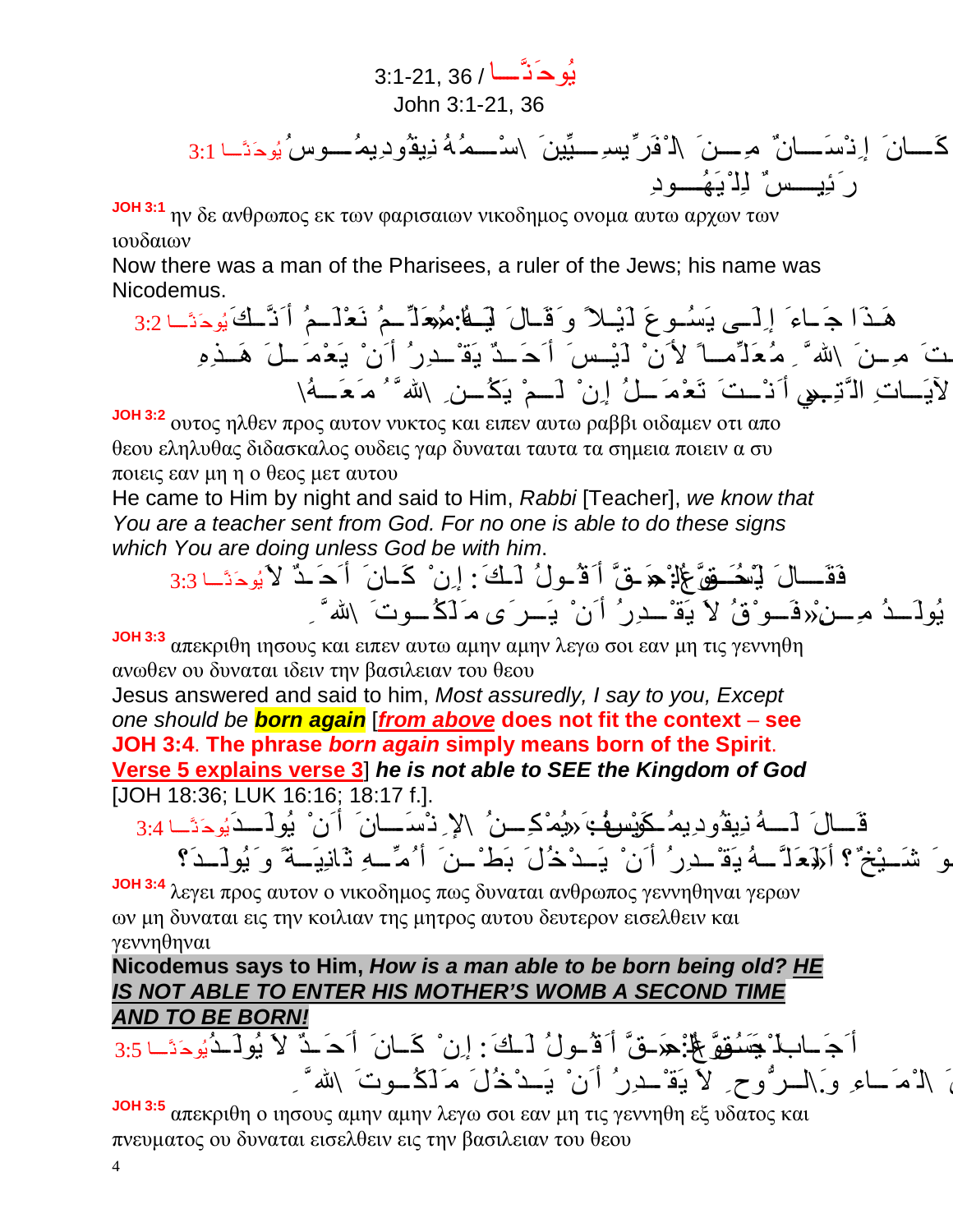Jesus answered, *Most assuredly, I say to you, 'Except one be born of water* [**1st birth**] and spirit [**2nd birth** – **Verse 6 explains verse 5**] *he is not able to enter into the Kingdom of God*.

اُلُ ودُ مَ ِ نَ َ \لَٰ جَسَ د ِ جَسَ دٌ هُوَ ۖ وَ َ\ل ْمَوْ لُ ودُ مَ مِ نَ َ \ل رُّ وحِ هُوَ  $رُ وحٌیُوحَنَ  
لَ ودُ مَ نَ كَ إِجْ سَ دِ جَسَ دٌ هُوَ ۖ وَ َ\ل ْمَوَ لُ ودُ مَ مِنَ كَ الرُّ وحِ ۖ هُوَ كُ رُوحٌ يُوحَنَّــا$ 

**JOH 3:6** το γεγεννημενον εκ της σαρκος σαρξ εστιν και το γεγεννημενον εκ του πνευματος πνευμα εστιν

*The one having been born of the flesh is flesh* [**1st birth = the physical birth**] *and one having been born of the Spirit is spirit* [**2nd birth = the spiritual birth - see JOH 3:12**]

[One becomes a child of God **NOT** by physical birth, one's own works, or the works of others **BUT by God** – **JOH 1:13; ROM 9:15, 16. Baptism, which is NOT even alluded to in this passage**, is only a witness to one's **profession** that he has been *born again* by trusting in the promise of God – Peter plainly calls it a *figure* [**1PE 3:21**] and Paul calls it a *sign* [**ROM 4:9-11**]].

اَ تَتَعَجُّـب ْ أَنِّــي قُلْ ـثُ لَــكَ : يَذْبَغِ ــي أَن ْ تُولَــدُوا مِــن ْيُوحَدًـا 3:7 ف.َ و ْقُ

**JOH 3:7** μη θαυμασης οτι ειπον σοι δει υμας γεννηθηναι ανωθεν *Marvel not that I said to you, 'It is necessary FOR YOU to be born again.*'

اَلْــرٍّيحُ تَهُــبٌّ حَيْــثُ تَشَــاءُ وَتَسْــمَعُ صَــوْتَهَا لَكِنَّــكَ لأَيُوحَنَّــا 3:8 ِّ مِ مِنْ أَیْمَنَ تَأْ نَتِي و َلاَ إِلَــى أَیْـنَ تَـذْ هَبُ . هَكَـذَا كُلُّ مَـنْ وُلِـدَ مِـنَ لبهوٌوح ِ \

**JOH 3:8** το πνευμα οπου θελει πνει και την φωνην αυτου ακουεις αλλ ουκ οιδας ποθεν ερχεται και που υπαγει ουτως εστιν πας ο γεγεννημενος εκ του πνευματος *The wind blows where it wishes and you hear its sound but do not know from where it comes and where it goes; so are all who have been born of the spirit***.**

فَسَمِ أَلَمُ نِیقُودِیمُ ـــوكَیْ فَنِمَر یُمْكِــنُ أَنْ یَكُــونَ هَــذَا؟یُوحَتَــا 3:9 **JOH 3:9** απεκριθη νικοδημος και ειπεν αυτω πως δυναται ταυτα γενεσθαι Nicodemus answered and said to Him, *How are these things able be?* أَكِمَ ابَأَنْيَسُنُوَعَهُمُ: هَذَا ۖ ـمُ إِسْ رَائِيلَ وَ لَسْ تَ تَعْذَلَـمُ هَـذَالِودَتَـا 3:10

**JOH 3:10** απεκριθη ιησους και ειπεν αυτω συ ει ο διδασκαλος του ισραηλ και ταυτα ου γινωσκεις

Jesus answered and said to him, *You* a*re a teacher of Israel, and these things you do not know?*

دَحقَّ \لـْحَ حقَّ أَكْسُولُ لَسْكَ : إِنَّنَسَا إِنَّمَ ـا نَتَكَلَّ حمُ بِرِمَ ـا نَعْلَــمُ يُوحَنَّــا 3:11 و َنَشْ ھَد.ُبِمَ ا رَأَیْنَ ا و َ لَسْ تُمْ تَقْبَلُ ونَ شَ ھَادَتَنَا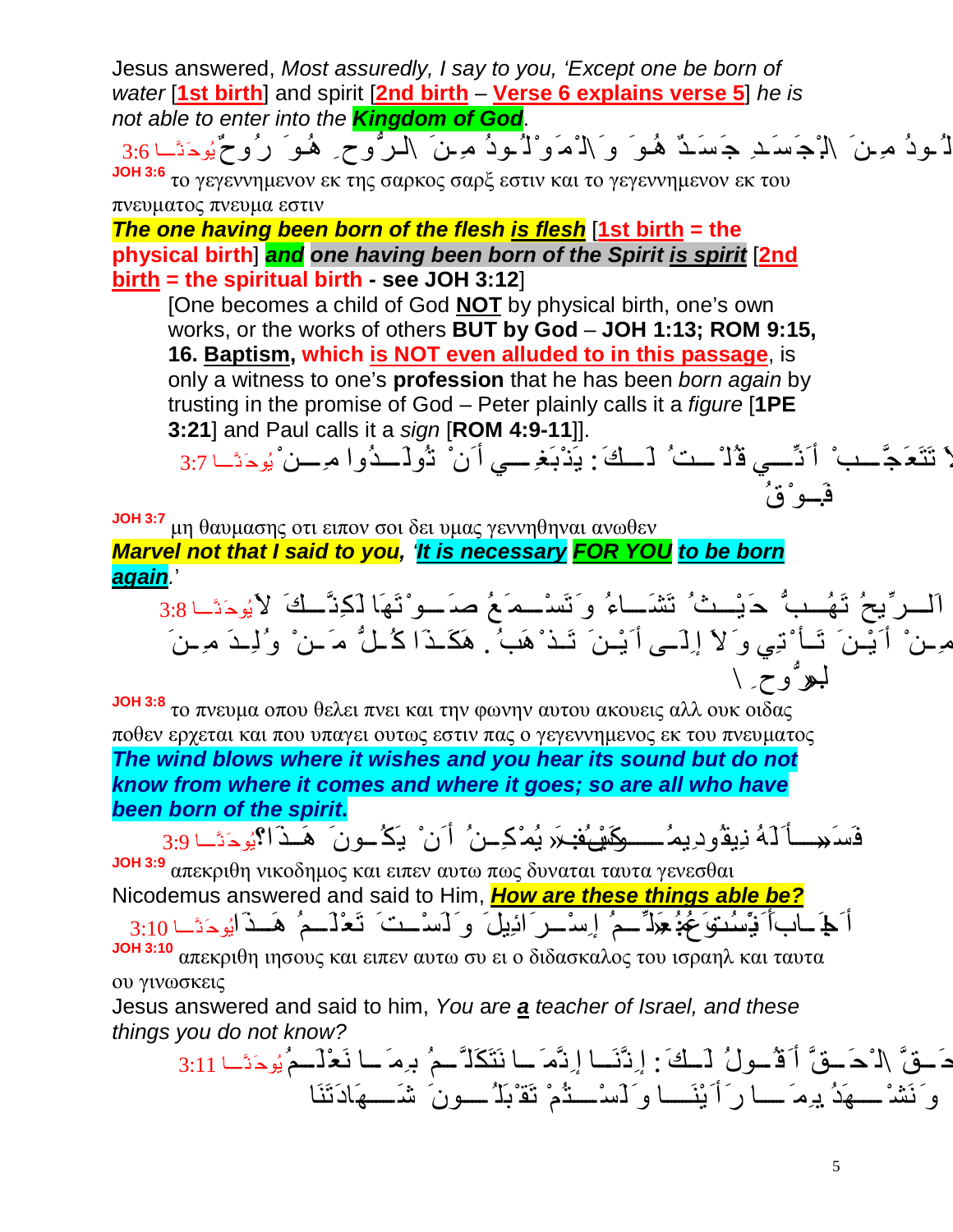**JOH 3:11** αμην αμην λεγω σοι οτι ο οιδαμεν λαλουμεν και ο εωρακαμεν

μαρτυρουμεν και την μαρτυριαν ημων ου λαμβανετε *Most assuredly, I say to you that which We know We are speaking, and what We have seen We are witnessing; and Our witness you do not receive*.

كُنْ تُ قُلْ تُ لَكُ مُ إِلاَرْضِهِ يَّاتِ وَ لَسْ تُمْ تُؤْمِنُ صِونَ يُوحَنَّا 3:12 فَكَیْفَ تُوْمِنُسُونَ إِنْ قُلْ ستُ لَكُسمُ \لسَّمَاوِیَّاتِ؟

**JOH 3:12** ει τα επιγεια ειπον υμιν και ου πιστευετε πως εαν ειπω υμιν τα επουρανια πιστευσετε

*If the things upon Earth I said to you AND you do not believe, HOW will you believe IF I tell you the Heavenly things?*

َّ م َاءِ یُوحَنَّ <sup>ا</sup> 3:13 َّ م َاءِ إِلاَّ \ل َّ ذِي نَ زَلَ م ِ نَ \لس و َ لَیْ سَ أَحَ دٌ صَ عِ دَ إِلَ ى \لس َّ م َاءِ\ بْ نُ \لإِ. نْسَ انِ \ل َّ ذِي ھُ و َ فِ ي \لس

**JOH 3:13** και ουδεις αναβεβηκεν εις τον ουρανον ει μη ο εκ του ουρανου καταβας ο υιος του ανθρωπου

*No one has gone up into Heaven except the Son of Man Who came down from Heaven*.

ِّیَّ ة ِ ھَكَ ذَا ی َنْبَغِ ي یُ» وحَنَّ <sup>ا</sup> 3:14 َّ ة َ فِ ي \ل ْبَر و َكَمَ ا رَفَ عَ م ُوسَ ى \ل ْحَی أَنْ یُ رْفَعَ \بْ نُ \لإِ نْسَ انِ

**JOH 3:14** και καθως Mωυσης υψωσεν τον οφιν εν τη ερημω ουτως υψωθηναι δει τον υιον του ανθρωπου

Even a*s Moses lifted up the serpent in the desert so it is necessary for the Son of Man to be lifted up*

ل ِكَ يْ لاَ ی َھْلِ كَ ك ُ ل ُّ م َ نْ یُ ؤْ مِنُ بِ ھِ بَ لْ تَكُ ونُ ل َ ھُ \ل ْحَیَ اةُ یُوحَنَّ <sup>ا</sup> 3:15 َّ ة ُ \ لأ.َبَدِی

**JOH 3:15** ινα πας ο πιστευων εν αυτω εχη ζωην αιωνιον

*in order that all those believeing in Him might have eternal life*.

َّ نَّ لَّهُ هَكَ لَمَ الْمَحَسُّ اللهُ مَّ الْأَحَــالَمَ ۖ حَنَّـــى بَــذَلَ َ ابْنَــهُ الْوَحِیــدَیُوحَنَّــا 3:16 يْ لاَ يَهْلِـكَ كُـلٌّ مَـنْ يُـوْمِنُ بِـهِ بَـلْ تَكُـونُ لَــهُ \لـْحَيَـاةُ \لأَبَدِيَّــةُ

**JOH 3:16** ουτως γαρ ηγαπησεν ο θεος τον κοσμον ωστε τον υιον τον μονογενη εδωκεν ινα πας ο πιστευων εις αυτον μη αποληται αλλ εχη ζωην αιωνιον *For God so loved the world that He gave His Only Begotten Son, in order that all those believing in Him should not perish but might have eternal life*.

لأَنَّ ھُ ل َ مْ یُرْسِ لِ \ َّ ُ \بْنَ ھُ إِلَ ى \ل ْعَ الَمِ ل ِیَ د ِینَ \ل ْعَ الَمَ یُوحَنَّ <sup>ا</sup> 3:17 بَ لْ ل ِیَ.خْ لُ صَ بِ ھِ \ل ْعَ الَمُ

**JOH 3:17** ου γαρ απεστειλεν ο θεος τον υιον εις τον κοσμον ινα κρινη τον κοσμον αλλ ινα σωθη ο κοσμος δι αυτου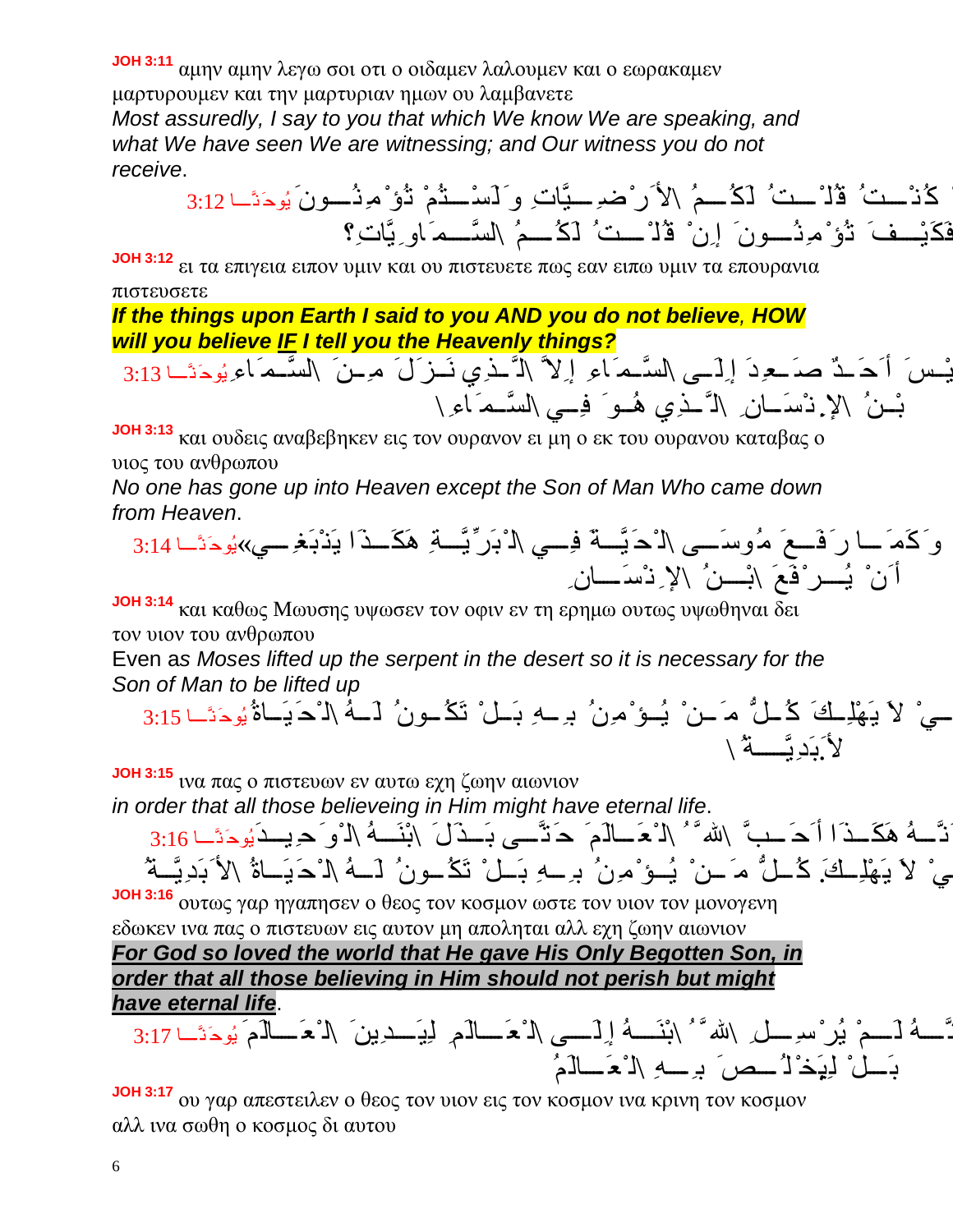*For God sent not the Son into the world in order that He should judge the world but in order that the world might be saved through Him*.

اَلَّ ذِي یُ ؤْ مِنُ بِ ھِ لاَ یُ دَان ُ و َ\ل َّ ذِي لاَ یُ ؤْ مِنُ قَ د ْ د ِی نَ لأَنَّ ھُ ل َ مْ یُوحَنَّ <sup>ا</sup> 3:18 یُسؤْ مُرِنْ ۖ بِرِاسْـــمِ \بْـــن ِ \لله ً َ ِ \ل ْوَحِیـــدِ

**JOH 3:18** ο πιστευων εις αυτον ου κρινεται ο μη πιστευων ηδη κεκριται οτι μη πεπιστευκεν εις το ονομα του μονογενους υιου του θεου

*The one believeing in Him is not judged* [condemned]*, BUT the one not believeing is judged* [condemned] *already because he has not believed in the name of the Only Begotten Son of God*.

لَّذِهِ هِـيَ \لَدَّيْثُونَــةُ: إِنَّ \لَذَّـور َ قَـدْ جَـاءَ إِلَــى \لاْعَــالَمِ وَ أَحَــبَّ يُوحَتَــا 3:19 ن<br>أ ُ \لَظُّلْ ْمَ قَمَ أَكَ ْنْسِرَ ۖ مِ سَ َ \لنُّ ور ِ لأَ نَّ أَعْمَ لَمَانَهُمْ كَانَــتْ ۚ شَرِ سَّ يَبْرَ ةَ \ ِّ

**JOH 3:19** αυτη δε εστιν η κρισις οτι το φως εληλυθεν εις τον κοσμον και ηγαπησαν οι ανθρωποι μαλλον το σκοτος η το φως ην γαρ αυτων πονηρα τα εργα *And this is the judgment, that the Light has come into the world and men loved the dark rather than the Light for their works were evil*.

ِّآتِ یُبْغِ ضُ \لنُّ ورَ و َلاَ ی َ أ ْ تِيیُوحَنَّ <sup>ا</sup> 3:20 َّ ی لأَنَّ ك ُ لَّ م َ نْ ی َعْ مَ لُ \لس َّخَ أَعْمَالُ ھُ إِلَ ى \لنُّ. ورِ ل ِئَ لا َّ تُ و َب

**JOH 3:20** πας γαρ ο φαυλα πρασσων μισει το φως και ουκ ερχεται προς το φως ινα μη ελεγχθη τα εργα αυτου

For all who are practicing evil hates the light and does not come to the light in order that his works be manifested.

و َ أَمَّ ا م َ نْ ی َفْعَ لُ \ل ْحَ قَّ فَیُقْبِ لُ إِلَ ى \لنُّ ورِ ل ِكَ يْ تَظْھَ رَ یُوحَنَّ <sup>ا</sup> 3:21 أَعْمَالُكُمِّلَا نَّـهَــا بِرِ ــالله ً مِ مَعْمُولَكَةٌ

**JOH 3:21** ο δε ποιων την αληθειαν ερχεται προς το φως ινα φανερωθη αυτου τα εργα οτι εν θεω εστιν ειργασμενα

*But one doing the truth comes to the Light, in order that his works may be shown that they have been done in God***.**

َ ذِي يُــوْ ْمِـنُ ۖ بِـــالاِبْنِ ِ لَـــهُ حَـيَــاةٌ أَبَدِيَّــةٌ وَ \كَ َــذِي لاَ يُــوْ ْمِـنُ يُوحَتَــا 3:36 ِ الاِبْنِ لَسِنِيْ يَسِ َى حَيَــاةً بَسْلُ يَمْكُسْتُ عَلَيْــهِ غَضَــبُ \لله ً ِ

**JOH 3:36** ο πιστευων εις τον υιον εχει ζωην αιωνιον ο δε απειθων τω υιω ουκ οψεται ζωην αλλ η οργη του θεου μενει επ αυτον.

*The one believing in the Son has eternal life. But the one disobeying the Son shall not see life but the wrath of God abides upon him***.**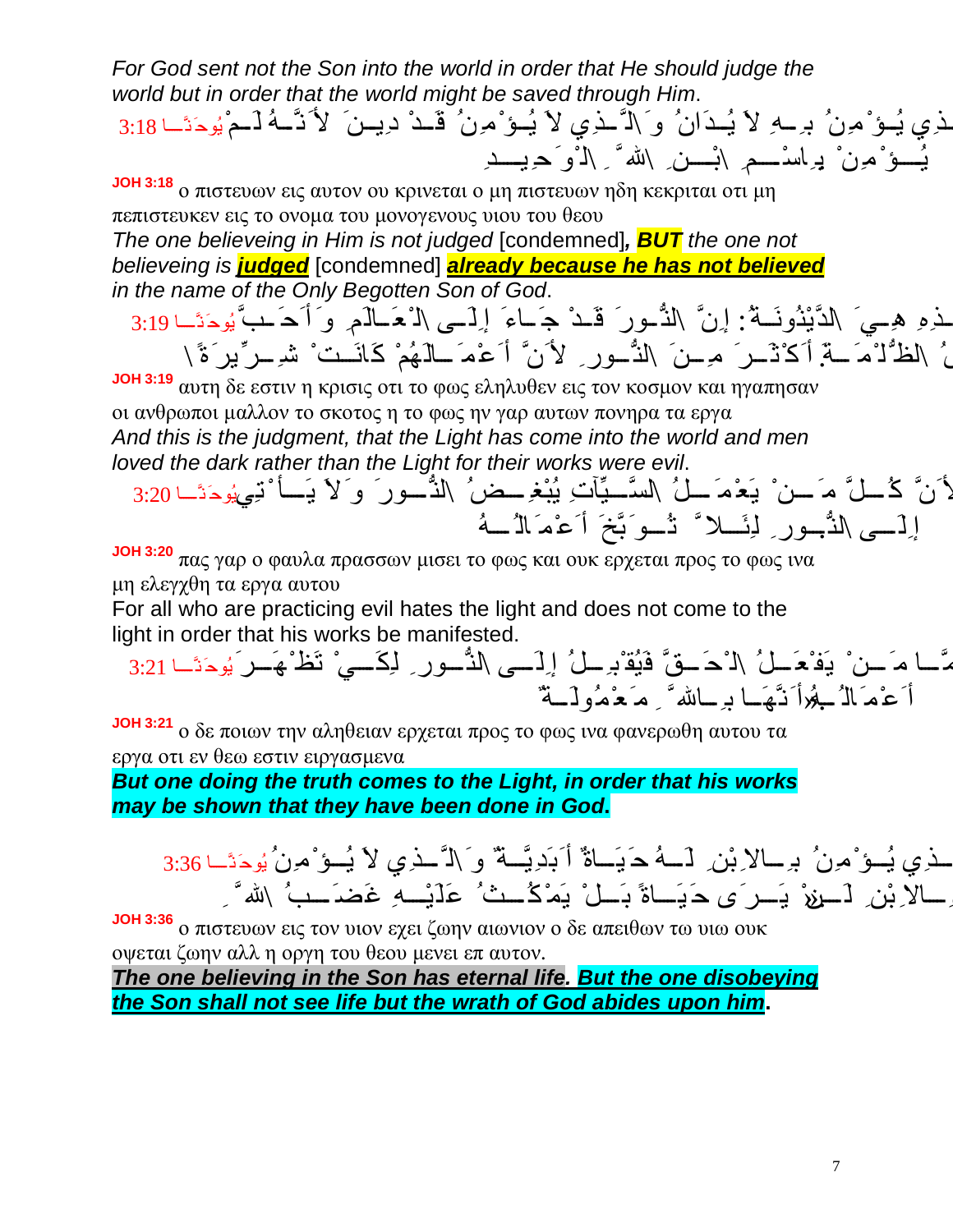## یُوحَنَّ ا / 44 6:37,

لَّ مَ ـا يُعْطِ ينِـِــي \لأبُ فَــاٍلَيَّ يُقْبِرِ ــلُ وَمَ ــنْ يُقْبِرِ ــلْ إِلَـــيَّ لأَ يُوحَثَــا763 أُخْ رِ.جْھُ خَ ارِجاً

**JOH 6:37** παν ο διδωσιν μοι ο πατηρ προς εμε ηξει και τον ερχομενον προς με ου μη εκβαλω εξω

## *All whom the Father gives Me shall come to Me, and he who comes to Me I will in no wise cast out*.

قْ حررُ أَحَــدٌ أَنْ يُقْبِرِ لَىَ إِلَـــيَّ إِنْ لَــمْ يَجْتَذِبْــهُ \لأَبُ \لَّــذِي يُوحَنَــا 6:44 أَرْ سَــذَنِي وَ أَنَـــا أُكْفِيمُـــهُ فِـــي \لـْ یَـــو ْمِ \لأَخِ ـــيرِ ِ

**JOH 6:44** ουδεις δυναται ελθειν προς με εαν μη ο πατηρ ο πεμψας με ελκυση αυτον καγω αναστησω αυτον εν τη εσχατη ημερα

*No one can come to Me, except the Father Who has sent Me draw him and I will raise him up at the last day* [From a human standpoint they had the very best opportunity: the preacher - Jesus; the evidence miracles and signs; *BUT except* …].



لاَ تَضْ طَرِبْ قُلُ وبُكُم.ْ أَنْتُ مْ تُؤْ مِنُ ونَ بِ ا َّ ِ فَ آم ِنُوا یُ» وحَنَّ <sup>ا</sup> 14:1 بِ. ي

**JOH 14:1** μη ταρασσεσθω υμων η καρδια πιστευετε εις τον θεον και εις εμε πιστευετε

*Let not your heart be troubled. Believe in God, also believe in Me*.

ي ك ُنْ تُ قَ د ْ قُلْ تُ یُوحَنَّ <sup>ا</sup> 14:2 فِ ي بَیْ تِ أَبِ ي م َنَ ازِلُ كَثِ یرَةٌ و َ إِلاَّ فَ إِنِّ ل َكُ م.ْ أَنَ ا أَمْضِ ي لأ ِ ُعِ دَّ ل َكُ مْ م َكَان اً

**JOH 14:2** εν τη οικια του πατρος μου μοναι πολλαι εισιν ει δε μη ειπον αν υμιν οτι πορευομαι ετοιμασαι τοπον υμιν

*In My Father's house are many abiding places. And if not so, I would have told you that I am going to prepare a place for you*.

یُوحَنَّ ا 14:3 َّ و َ إِنْ م َضَ یْتُ و َ أَعْ دَدْتُ ل َكُ مْ م َكَان اً آتِ ي أَیْض اً و َ آخُ ذُ كُمْ إِلَ ي ح َتَّ ى ح َیْ ثُ أَكُ ونُ أَنَ ا تَكُونُ ونَ أَنْتُ مْ أَیْض اً

**JOH 14:3** και εαν πορευθω και ετοιμασω τοπον υμιν παλιν ερχομαι και παραλημψομαι υμας προς εμαυτον ινα οπου ειμι εγω και υμεις ητε *And if I go and prepare a place for you* [Eternal - The New Heaven and Earth], *I am coming again, and will receive you to Myself in order that where I am, you may be also*.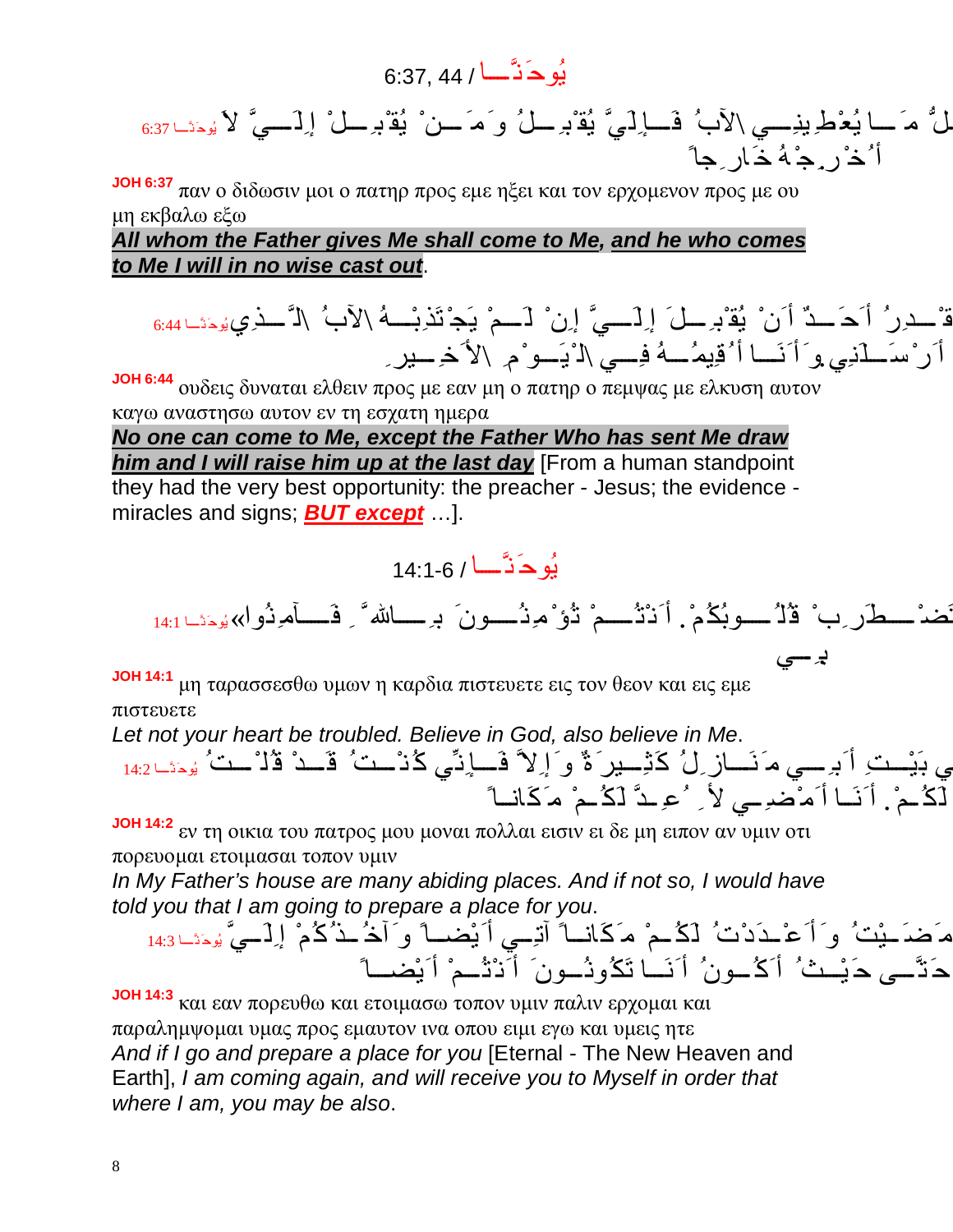و َتَعْ لَمُ ون.َ«ح َیْ ثُ أَنَ ا أَذْھَ بُ و َتَعْ لَمُ ونَ \لطَّ رِ یقَ یُوحَنَّ <sup>ا</sup> 14:4 **JOH 14:4** και οπου εγω υπαγω οιδατε την οδον *And where I go you know the way*. ِّدُ ل َسْ نَا نَعْ لَ مُ أَیْ نَ تَ ذْھَبُ فَكَیْ فَ◌ُ وحَنَّا 14:5 قَ الَ ل َ ھُ تی َ ُو مَا اسَ : « ی نَقْ د ِرُ«أَنْ نَعْ رِفَ \لطَّ رِ یقَ؟ **JOH 14:5** λεγει αυτω θωμας κυριε ουκ οιδαμεν που υπαγεις πως οιδαμεν την οδον Thomas says to Him: *Lord, we do not know where You are going. How can we know the way?* قَ الَ ل َ ھُأی ََنَ سُ ا وھُ عُو :َ « \لطَّ رِ یقُ و َ\ل ْحَ قُّ و َ\ل ْحَیَ اة.ُ ل َیْ سَ یُوحَنَّ <sup>ا</sup> 14:6 بِ ي أَحَ د.ٌی َ أ ْ تِي إِلَ ى \لآبِ إِلاَّ **JOH 14:6** λεγει αυτω ιησους εγω ειμι η οδος και η αληθεια και η ζωη ουδεις ερχεται

προς τον πατερα ει μη δι εμου **Jesus says to him,** *I am the way, and the truth, and the life. No one comes to the Father except through Me*.

> یُوحَنَّ ا / 20:31 John 20:31

و َ أَمَّ ا ھَ ذِهِ فَقَ د ْ ك ُتِبَ تْ ل ِتُؤْ مِنُ وا أَنَّ ی َسُ وعَ ھُ و َ \ل ْمَسِ یحُ یُوحَنَّ <sup>ا</sup> 20:31 نُ \لله ً وَ لَـِكَـــىْ تَكُ ونَ لَكُ حْ إِذَا آمَ نْنْ حَمْ حَـَيَــاةٌ بِهِاسْــمْهِ\

**JOH 20:31** ταυτα δε γεγραπται ινα πιστευητε οτι ιησους εστιν ο χριστος ο υιος του θεου και ινα πιστευοντες ζωην εχητε εν τω ονοματι αυτου

*But these things have been written, in order that you may believe that Jesus is the Christ, the Son of God, and in order that believing you may have life through His Name*.

أَفَسُ سَ / 2:1-10

Ephesians 2:1-10

Written by Paul, as a prisoner, from Rome in 60 AD. Probably a circular letter - see COL 4:16.

أَنْتُ مْ إِذْ،كُنْتُ مْ أَمْوَ اتّ بِالشّذُّنُوبِ وَ \لْذَطَابَهَا فَسُسَ 2:1

**ΕPH 2:1** και υμας οντας νεκρους τοις παραπτωμασιν και ταις αμαρτιαις υμων **And you being dead** in your trespasses and sins [Sin, trespass and transgression [1JO 3:4] are all synonyms; PSA 51:5; JAM 2:26];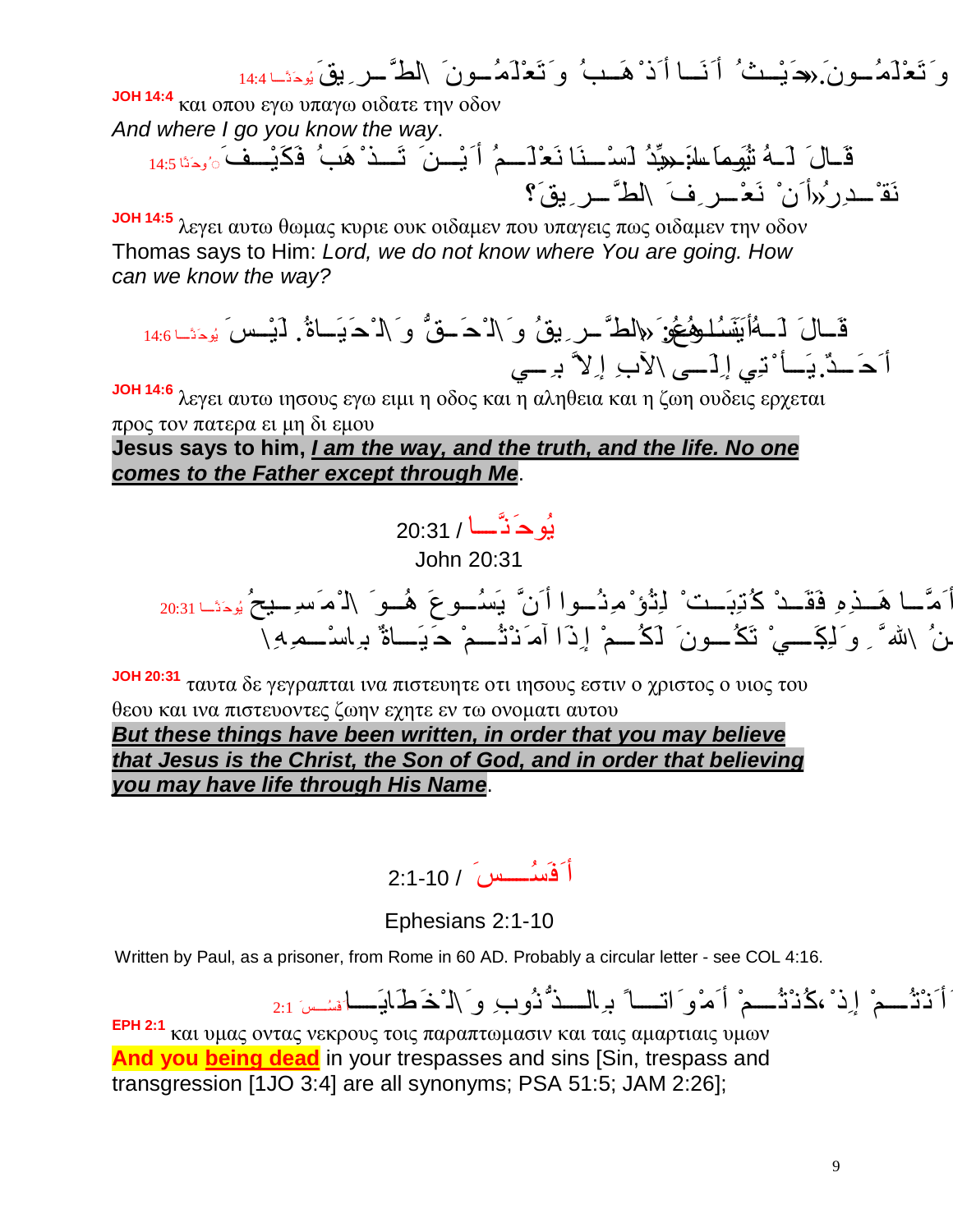ال َّتِ ي سَ ل َكْتُمْ فِیھَ ا قَبْ لاً ح َسَ بَ دَھْ رِ ھَ ذَا \ل ْعَ الَمِ ، ح َسَ بَأَفَسُ سَ 2:2 يسِ سُ لمُسْلُمُكِن \ل ْهَ وَ اءِ ، \ل ر ُّوحِ ِ \لاَّ نَّذِي يَعْمَ لُمْ \لأنَ ۖ فِسِي أَبْنَسَاءِ ل ْم،َعْصِ یَةِ\

**EPH 2:2** εν αις ποτε περιεπατησατε κατα τον αιωνα του κοσμου τουτου κατα τον αρχοντα της εξουσιας του αερος του πνευματος του νυν ενεργουντος εν τοις υιοις της απειθειας

**in which you then walked** according to the course of this world [1CO 6:9-11], according to **the ruler** [the Devil - Satan] **of the authority of the air**, of the spirit [the Devil - Satan] **who is now working in the sons of disobedience**;

الَّ ــذِينَ ۖ نَحْ ـــنُ ۖ أَ يُضـــــاً ۖ جَ مِيعــــاً تَصـَ ــر ٌّفْنَا قَبْـــلاً بَيْنَـهُـــمْ ۖ فِــــيَ سَن 2:3 يَهُوَ اتِ جَسَــدِنَا، عَـــامِلِينَ مَشْـِـــيئَاتِ \لـْجَسَــدِ وَ \لأَفْكَــارِ ، وَكُنَّــا بِرِالطَّ بِرِیعَــــِـهِ أَبْنَـــــاءَ \لـْ فَضَــــــبِ كَالـْ بَـــــاقِینَ ۖ أَ يُضــــــاً

**EPH 2:3** εν οις και ημεις παντες ανεστραφημεν ποτε εν ταις επιθυμιαις της σαρκος ημων ποιουντες τα θεληματα της σαρκος και των διανοιων και ημεθα τεκνα φυσει οργης ως και οι λοιποι

**in whom also we all conducted ourselves then** in the perverted desires of our flesh, **doing the will of the flesh and of the mind**, and were **by nature children of wrath**, **even as the rest**.

َّتِ ھِ \ل ْكَثِ یرَةِأَفَسُ سَ 2:4 ٌّ فِ ي \لرَّ حْمَ ة ،ِ م ِ نْ أَجْ لِ م َحَب الله َ ُ \ل َّ ذِي ھُ و َ غَنِ ي ل َّتِ ، ي أَحَبَّنَ ا بِھَ ا\

**EPH 2:4** ο δε θεος πλουσιος ων εν ελεει δια την πολλην αγαπην αυτου ην ηγαπησεν ημας

**BUT GOD**, **being rich in mercy, because of His much love with which He loved us**,

و َنَحْ نُ أَمْ و َ اتٌ بِالْخَطَایَ ا أَحْیَانَ ا م َ عَ \ل ْمَسِ یحِ - بِالنِّعْ مَ ة ِأَفَسُ سَ 2:5 أَنْتُمِ مُخَلَّصُسونَ

**EPH 2:5** και οντας ημας νεκρους τοις παραπτωμασιν συνεζωοποιησεν τω χριστω χαριτι εστε σεσωσμενοι

**EVEN BEING DEAD IN OUR TRESPASSES** [See EPH 2:1], **MADE US ALIVE TOGETHER IN CHRIST**, (**by grace you have been saved**);

قَامَ نَسا مَ مَسَمُ، و َ أَجْ لَسَ نَا مَ مَسَمُ فِسِي \لسَّـمَ او ِ يَّاتِ فِسي \لـْ مَ سرِ بِيح ِ تَسْـسَ 2:6 ،ی َسُ وعَ

**EPH 2:6** και συνηγειρεν και συνεκαθισεν εν τοις επουρανιοις εν χριστω ιησου and has raised us up and seated us together in the Heavenly places in Christ Jesus,

[**SEE COL 1:13 Who delivered us from the authority** [**dominion OR kingdom**] **of the dark** [of the Devil - Satan; See EPH 2:2] **and transferred us into the Kingdom of His beloved Son** [**a present**